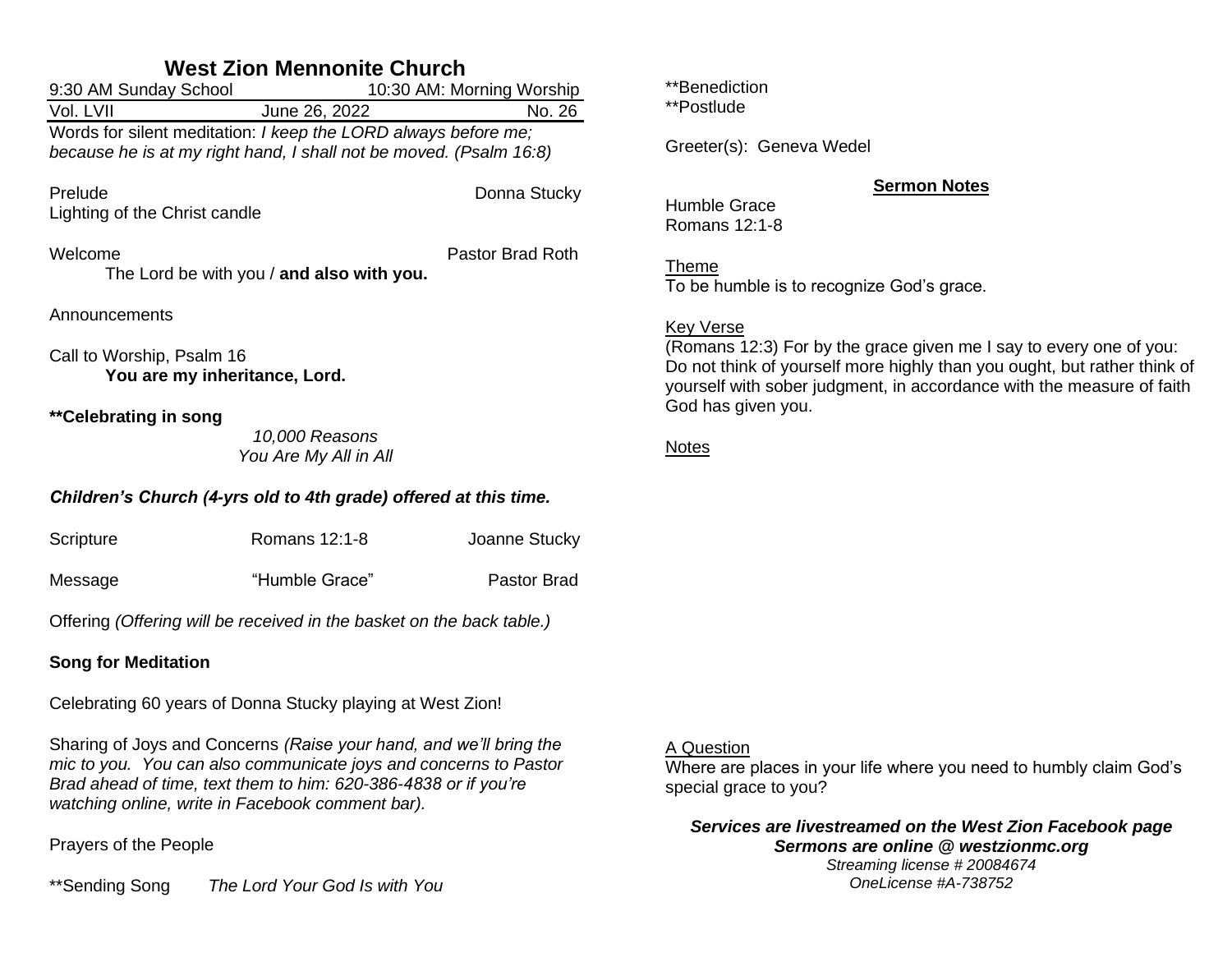## **Sunday, July 3, 2022**

| <b>10:30 AM: Worship Service</b>   | <b>Accompanist: Donna Stucky</b> |
|------------------------------------|----------------------------------|
| <b>Message: Pastor Brad</b>        | <b>Scripture:</b> Sharon Gehring |
| <b>Worship Leader: Pastor Brad</b> | Greeter(s): Kirk & Carla Stucky  |

## **Coming Events**

| Today:          | Celebrate 60 years of playing for Donna Stucky      |
|-----------------|-----------------------------------------------------|
|                 | Noon FEWZ youth fundraiser meal at Eden Mennonite   |
|                 | 7:00 pm: Movie night "I Can Only Imagine"           |
| July 1:         | 6:00 pm: Craft night at WZ                          |
| July 2-8:       | FEWZ Youth Group to Brownsville, TX                 |
| July 13-15:     | Vacation Bible School at West Zion                  |
| <b>July 16:</b> | Pool party for VBS kids sponsored by West Zion      |
| <b>July 17:</b> | Worship service held outside                        |
| <b>July 21:</b> | Poverty Simulation at United Methodist in McPherson |
| July 29-31:     | <b>WDC Annual Assembly in Texas</b>                 |

**Our Mission**: God calls us into community to worship God and follow Jesus through the power and guidance of the Holy Spirit.

> **Pastor Brad Roth** Pastor's Cell: 620-386-4838 Pastor Brad's email: bradroth@westzionmc.org

> > **Secretary Carla Stucky's hours**: Thursdays 1:00-4:00 pm

Church: 620-345-8143 Carla's cell: 620-386-0414

Church's email: secretary@westzionmc.org Website: www.westzionmc.org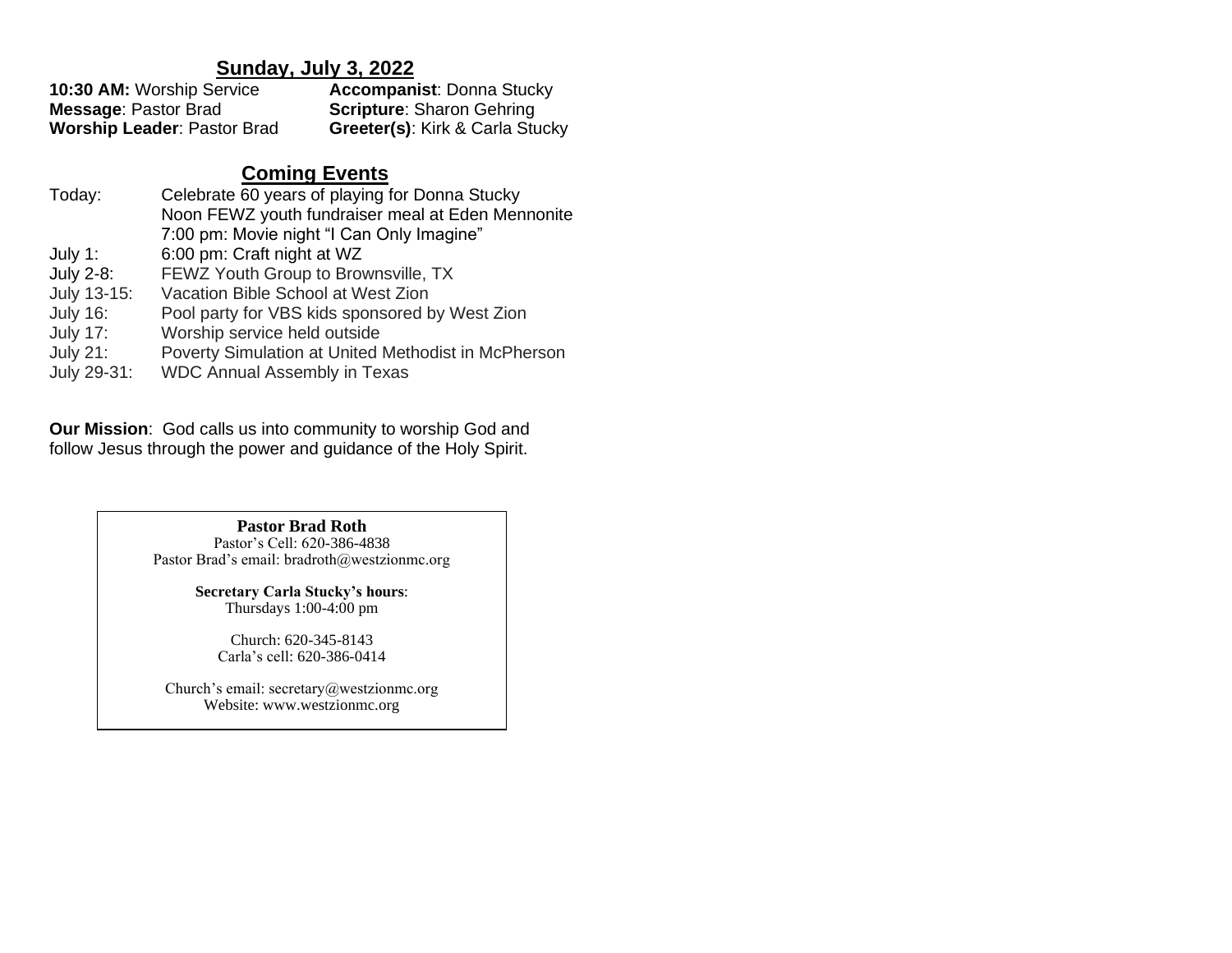### **West Zion Announcements**

#### Please have all bulletin announcements to the office by Thur. noon.

1. We're launching a **new sermon series** called "How to Live." The series is based on Romans 12 and will run through mid-July. Each week, we'll look at the Apostle Paul's advice on how to live the good and abundant life with Jesus. Invite a friend! Challenge yourself to memorize Romans 12:1-2!

2. Today we're **celebrating 60 years** of Donna Stucky playing at West Zion!

3. All are invited **to Eden Mennonite today following worship** for a lunch prepared and served by the FEWZ Youth Group**.** This will be a fundraiser for their upcoming July 2-8 trip to Brownsville, TX. Checks can be made to Eden Mennonite with FEWZ in the memo. Please keep the group in your prayers.

4. Come enjoy a **movie night** at West Zion tonight at 7:00 pm! The movie "I Can Only Imagine" will be featured in the sanctuary. Popcorn, refreshments, and fellowship will follow downstairs. This movie is rated PG and is an inspiring, true story about the power of forgiveness, based on the life of Bart Millard, lead singer of MercyMe.

5. Following the passage of the "Repentance and Transformation Resolution" at the May 29 Mennonite Church USA delegate session in Kansas City, our **deacons and council have been discussing** what our next steps will be. Council has decided to hold off paying our quarterly benevolence to MCUSA until we have a better sense of what we want to do. If you have questions, talk to Pastor Brad or one of our deacons—Carla Stucky, Sharon Gehring, Will Kaufman.

6. The Kansas City **delegate assembly is over** and decisions have been made. What has changed? What does it mean for my conference, my congregation and me? MCUSA will hold a webinar on July 18 at 6:00 PM to address some of these questions. To sign up for this Zoom conversation, go to the following link:

[https://www.mennoniteusa.org/special-delegate-session-](https://www.mennoniteusa.org/special-delegate-session-22/#resources)

[22/#resources](https://www.mennoniteusa.org/special-delegate-session-22/#resources) and click on *Webinar/Special Session of the Delegate Assembly: What Now?*

7. A **craft night** will be held on Friday, July 1 beginning at 6:00 pm in the basement. Bring any type of craft or fun project you are working on, or just come hang out and visit. See you there!

8. **The WDC Annual Assembly will be held July 29-31, 2022.** This will be a "hybrid" event - some workshops will be only virtual, other parts will be only on-site. Worship and the Delegate Session will be hybrid with people on-site and virtual sharing together. Our on-site venue is Camp Copass, Denton, TX. Geneva Wedel will be attending as our West Zion delegate. More information and registration is online:<https://mennowdc.org/2022-annual-assembly-registration/>

9. Mark your calendars for **Moundridge community VBS, July 13-15 at our church!** Kristin Kaufman of Eden is directing. Contact Ellen Kaufman if you would be willing to volunteer in some way.

### **General Announcements**

10. **Easy way to give!** Do you want an easy way to donate to help cover Western District Conference (WDC) Annual Assembly expenses? Simply text 316-320-0787, then click the "Fund" dropdown menu and choose "Assembly Contributions." We are grateful for any gifts toward this important annual gathering. Thank you for your support!

11. **Life Enrichment returns to Bethel College with the start of the fall 2022 semester** – but it will be *on a different day*. Life Enrichment resumes *Thursday*, Aug. 25, and will be on Thursdays thereafter. Place and time remain the same: Krehbiel Auditorium, 9:30 a.m. See [https://www.bethelks.edu/academics/convocation-lectures/life](https://www.bethelks.edu/academics/convocation-lectures/life-enrichment)[enrichment](https://www.bethelks.edu/academics/convocation-lectures/life-enrichment) for more information, and look for a brochure coming later this summer.

12. **Bethel College's Prison Theater Project is currently in process**, with director John McCabe-Juhnke, Bethel students and seven men from the Hutchinson Correctional Facility minimumsecurity East Unit. The public performance at HCF is Friday, July 1, 7 p.m., and the project is looking for an audience! If you'd like to go, contact Offender-Victim Ministries in Newton at 316-283-2038 (Mon.-Thurs.) by June 23.